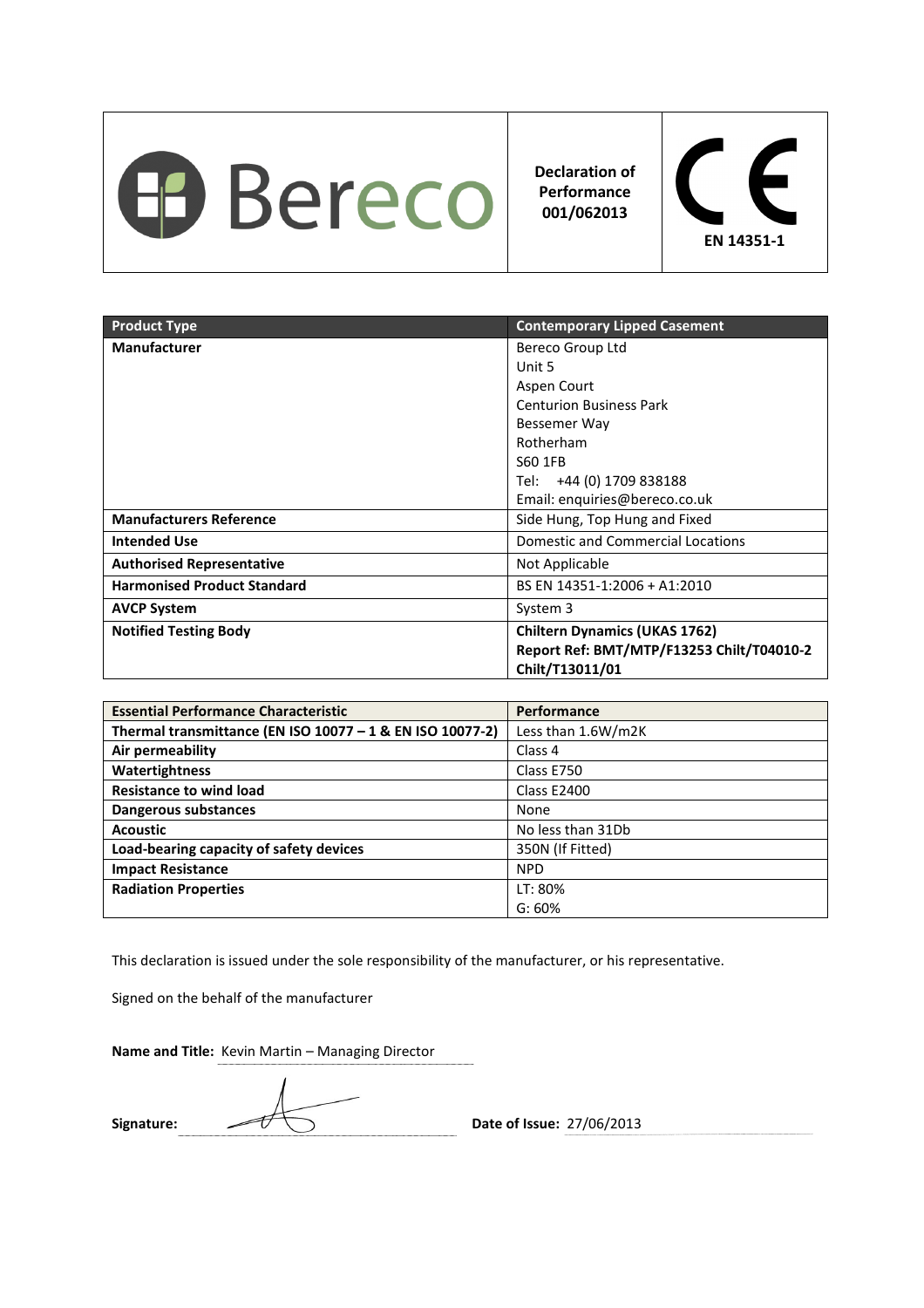

**Declaration of Performance March 2017 009/032017** 



| <b>Product Type</b>                | <b>Sliding Patio Doors</b>           |
|------------------------------------|--------------------------------------|
| <b>Manufacturer</b>                | Bereco Group Ltd                     |
|                                    | Unit 5                               |
|                                    | Aspen Court                          |
|                                    | <b>Centurion Business Park</b>       |
|                                    | Bessemer Way                         |
|                                    | Rotherham                            |
|                                    | S60 1FB                              |
|                                    | Tel: +44 (0) 1709 838188             |
|                                    | Email: enquiries@bereco.co.uk        |
| <b>Manufacturers Reference</b>     | <b>Horizontal Sliding</b>            |
| <b>Intended Use</b>                | Domestic and Commercial Locations    |
| <b>Authorised Representative</b>   | Not Applicable                       |
| <b>Harmonised Product Standard</b> | BS EN 14351-1:2006 + A1:2010         |
| <b>AVCP System</b>                 | System 3                             |
| <b>Notified Testing Body</b>       | <b>Chiltern Dynamics (UKAS 1762)</b> |
|                                    | BMT/MTP/F13307/02/A/Rev1             |

| <b>Essential Performance Characteristic</b>               | <b>Performance</b>  |
|-----------------------------------------------------------|---------------------|
| Thermal transmittance (EN ISO 10077 - 1 & EN ISO 10077-2) | Less than 1.8W/m2K  |
| Air permeability                                          | Class 4             |
| Watertightness                                            | <b>NPD</b>          |
| <b>Resistance to wind load</b>                            | Class <sub>C3</sub> |
| Dangerous substances                                      | None                |
| <b>Acoustic</b>                                           | No less than 31Db   |
| Load-bearing capacity of safety devices                   | None                |
| <b>Impact Resistance</b>                                  | <b>NPD</b>          |
| <b>Radiation Properties</b>                               | LT: 80%             |
|                                                           | G: 60%              |

This declaration is issued under the sole responsibility of the manufacturer, or his representative.

Signed on the behalf of the manufacturer

Signature:  $\sqrt{U(1)}$  Date of Issue: 13/03/2017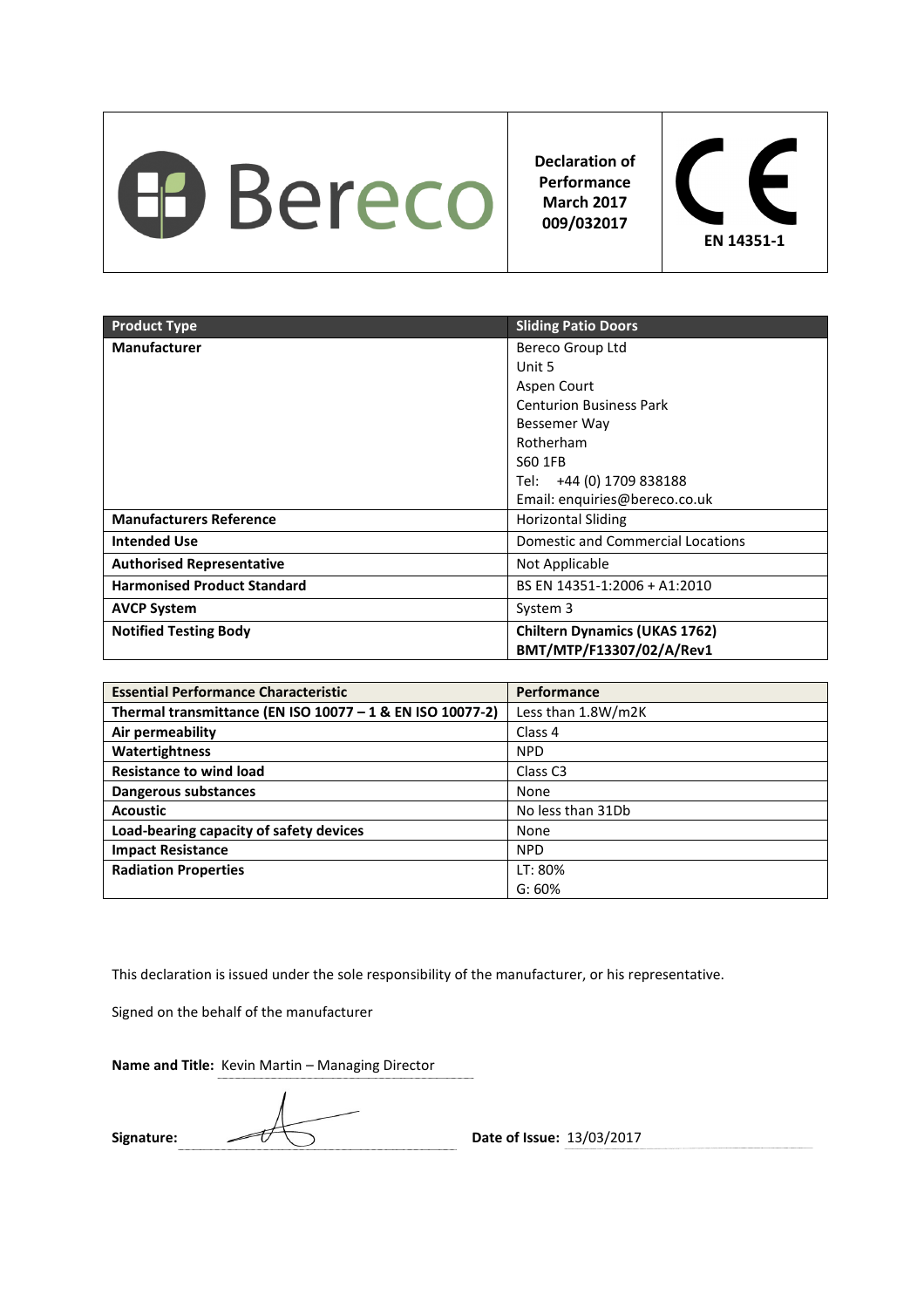

**Declaration of Performance March 2017 008/032017** 



| <b>Product Type</b>                | <b>Folding Sliding Doors</b>         |
|------------------------------------|--------------------------------------|
| <b>Manufacturer</b>                | Bereco Group Ltd                     |
|                                    | Unit 5                               |
|                                    | Aspen Court                          |
|                                    | <b>Centurion Business Park</b>       |
|                                    | Bessemer Way                         |
|                                    | Rotherham                            |
|                                    | S60 1FB                              |
|                                    | Tel: +44 (0) 1709 838188             |
|                                    | Email: enquiries@bereco.co.uk        |
| <b>Manufacturers Reference</b>     | Multi Leaf Folding Sliding           |
| <b>Intended Use</b>                | Domestic and Commercial Locations    |
| <b>Authorised Representative</b>   | Not Applicable                       |
| <b>Harmonised Product Standard</b> | BS EN 14351-1:2006 + A1:2010         |
| <b>AVCP System</b>                 | System 3                             |
| <b>Notified Testing Body</b>       | <b>Chiltern Dynamics (UKAS 1762)</b> |
|                                    | <b>BMT/MTP/F15390/A</b>              |

| <b>Essential Performance Characteristic</b>               | <b>Performance</b>  |
|-----------------------------------------------------------|---------------------|
| Thermal transmittance (EN ISO 10077 - 1 & EN ISO 10077-2) | Less than 1.8W/m2K  |
| Air permeability                                          | Class 3             |
| Watertightness                                            | Class 2A            |
| <b>Resistance to wind load</b>                            | Class <sub>C2</sub> |
| Dangerous substances                                      | None                |
| <b>Acoustic</b>                                           | No less than 31Db   |
| Load-bearing capacity of safety devices                   | None                |
| <b>Impact Resistance</b>                                  | <b>NPD</b>          |
| <b>Radiation Properties</b>                               | LT: 80%             |
|                                                           | G: 60%              |

This declaration is issued under the sole responsibility of the manufacturer, or his representative.

Signed on the behalf of the manufacturer

Signature:  $\sqrt{U(1)}$  Date of Issue: 13/03/2017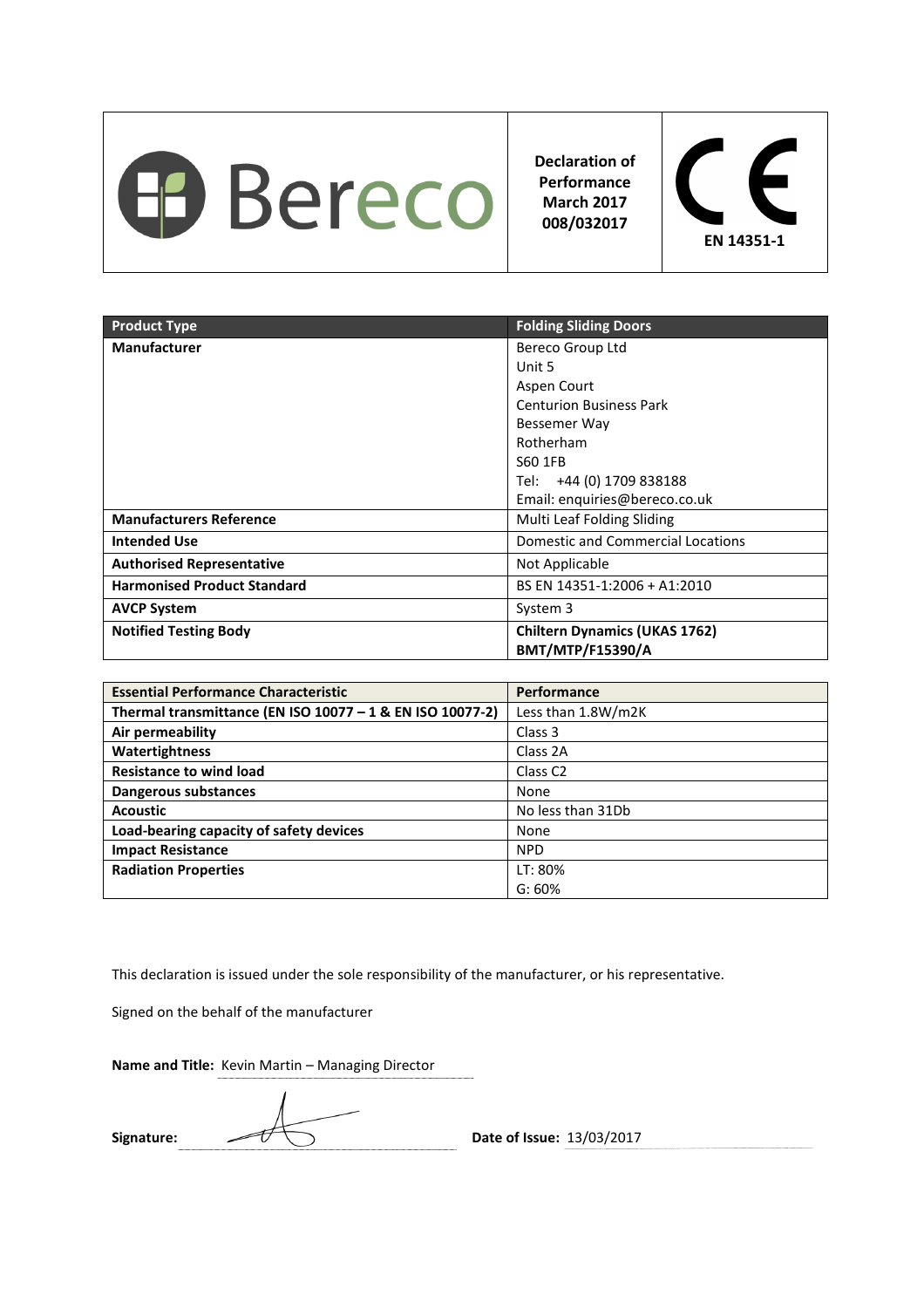

**Declaration of Performance March 007/032017** 



| <b>Product Type</b>                | <b>French Doors</b>                                                                                                 |
|------------------------------------|---------------------------------------------------------------------------------------------------------------------|
| Manufacturer                       | Bereco Group Ltd                                                                                                    |
|                                    | Unit 5                                                                                                              |
|                                    | Aspen Court                                                                                                         |
|                                    | <b>Centurion Business Park</b>                                                                                      |
|                                    | Bessemer Way                                                                                                        |
|                                    | Rotherham                                                                                                           |
|                                    | S60 1FB                                                                                                             |
|                                    | Tel: +44 (0) 1709 838188                                                                                            |
|                                    | Email: enquiries@bereco.co.uk                                                                                       |
| <b>Manufacturers Reference</b>     | Double Leaf French Doors, Fanlights and                                                                             |
|                                    | Sidelights                                                                                                          |
| <b>Intended Use</b>                | Domestic and Commercial Locations                                                                                   |
| <b>Authorised Representative</b>   | Not Applicable                                                                                                      |
| <b>Harmonised Product Standard</b> | BS EN 14351-1:2006 + A1:2010                                                                                        |
| <b>AVCP System</b>                 | System 3                                                                                                            |
| <b>Notified Testing Body</b>       | <b>Chiltern Dynamics (UKAS 1762)</b><br>Report Ref Chilt/P08120, Chilt/T13011/06<br>Chilt/T13011/07, BMT/MTP/F15311 |

| <b>Essential Performance Characteristic</b>               | Performance         |
|-----------------------------------------------------------|---------------------|
| Thermal transmittance (EN ISO 10077 - 1 & EN ISO 10077-2) | Less than 1.8W/m2K  |
| Air permeability                                          | Class 3             |
| Watertightness                                            | Class 9A            |
| <b>Resistance to wind load</b>                            | Class <sub>C2</sub> |
| Dangerous substances                                      | None                |
| <b>Acoustic</b>                                           | No less than 31Db   |
| Load-bearing capacity of safety devices                   | None                |
| <b>Impact Resistance</b>                                  | <b>NPD</b>          |
| <b>Radiation Properties</b>                               | LT: 80%             |
|                                                           | G: 60%              |

This declaration is issued under the sole responsibility of the manufacturer, or his representative.

Signed on the behalf of the manufacturer

Signature:  $\sqrt{7}$  Date of Issue: 27/06/2017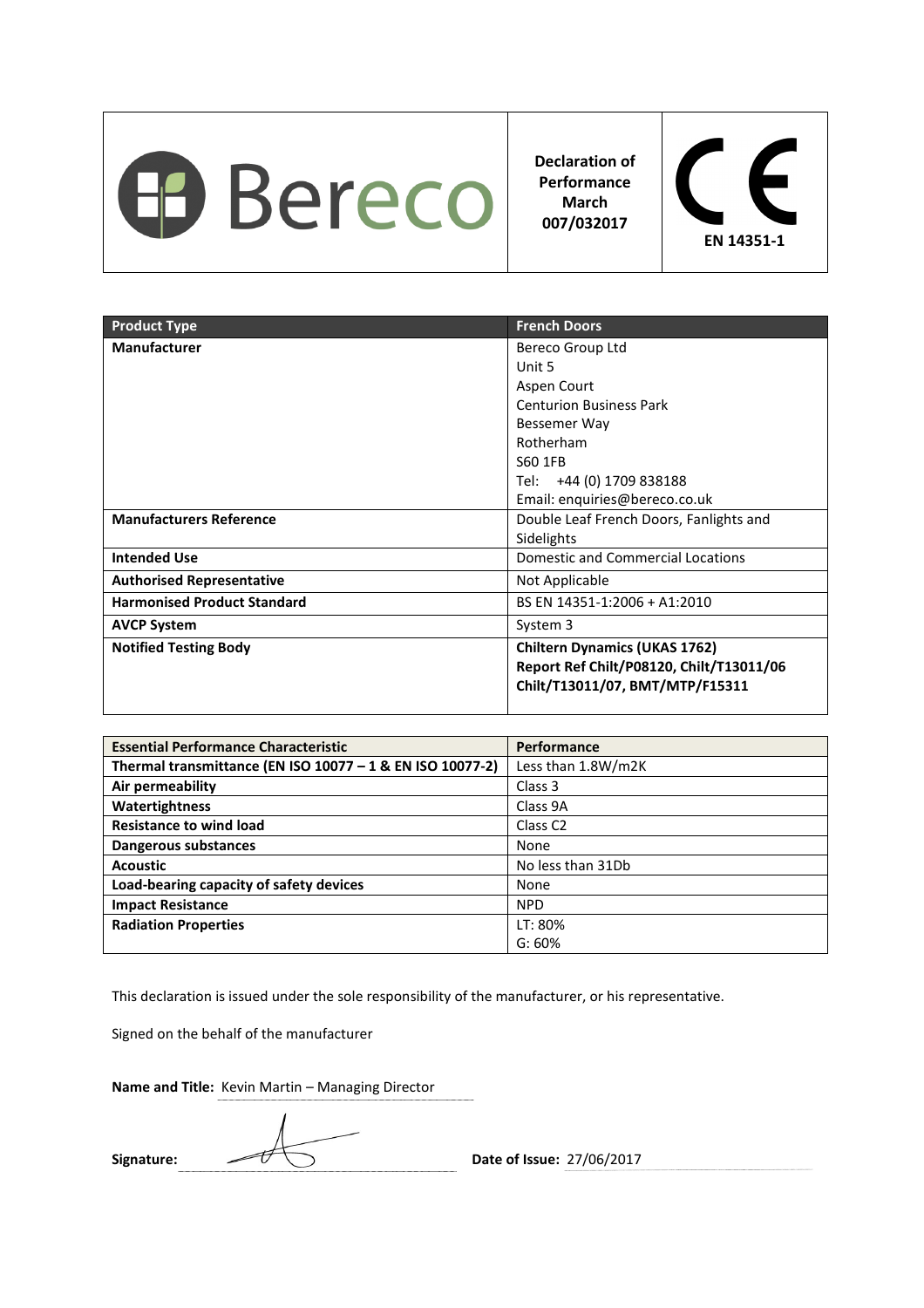

**Declaration of Performance March 2017 006/032017** 



| <b>Product Type</b>                | <b>Entrance Doors</b>                                                                           |
|------------------------------------|-------------------------------------------------------------------------------------------------|
| <b>Manufacturer</b>                | Bereco Group Ltd                                                                                |
|                                    | Unit 5                                                                                          |
|                                    | Aspen Court                                                                                     |
|                                    | <b>Centurion Business Park</b>                                                                  |
|                                    | Bessemer Way                                                                                    |
|                                    | Rotherham                                                                                       |
|                                    | S60 1FB                                                                                         |
|                                    | Tel: +44 (0) 1709 838188                                                                        |
|                                    | Email: enquiries@bereco.co.uk                                                                   |
| <b>Manufacturers Reference</b>     | Single Leaf Entrance Doors, Fanlights and                                                       |
|                                    | Sidelights                                                                                      |
| <b>Intended Use</b>                | Domestic and Commercial Locations                                                               |
| <b>Authorised Representative</b>   | Not Applicable                                                                                  |
| <b>Harmonised Product Standard</b> | BS EN 14351-1:2006 + A1:2010                                                                    |
| <b>AVCP System</b>                 | System 3                                                                                        |
| <b>Notified Testing Body</b>       | <b>Chiltern Dynamics (UKAS 1762)</b><br>Report Ref Chilt/P06095 Chilt P11110<br>Chilt/T13011/05 |

| <b>Essential Performance Characteristic</b>               | Performance          |
|-----------------------------------------------------------|----------------------|
| Thermal transmittance (EN ISO 10077 - 1 & EN ISO 10077-2) | Less than 1.8W/m2K   |
| Air permeability                                          | Class 4              |
| Watertightness                                            | Class 2A             |
| <b>Resistance to wind load</b>                            | Class A <sub>2</sub> |
| Dangerous substances                                      | None                 |
| <b>Acoustic</b>                                           | No less than 31Db    |
| Load-bearing capacity of safety devices                   | None                 |
| <b>Impact Resistance</b>                                  | <b>NPD</b>           |
| <b>Radiation Properties</b>                               | LT: 80%              |
|                                                           | G: 60%               |

This declaration is issued under the sole responsibility of the manufacturer, or his representative.

Signed on the behalf of the manufacturer

**Name and Title:** Kevin Martin – Managing Director

Signature:  $\sqrt{7}$  Date of Issue: 15/03/2017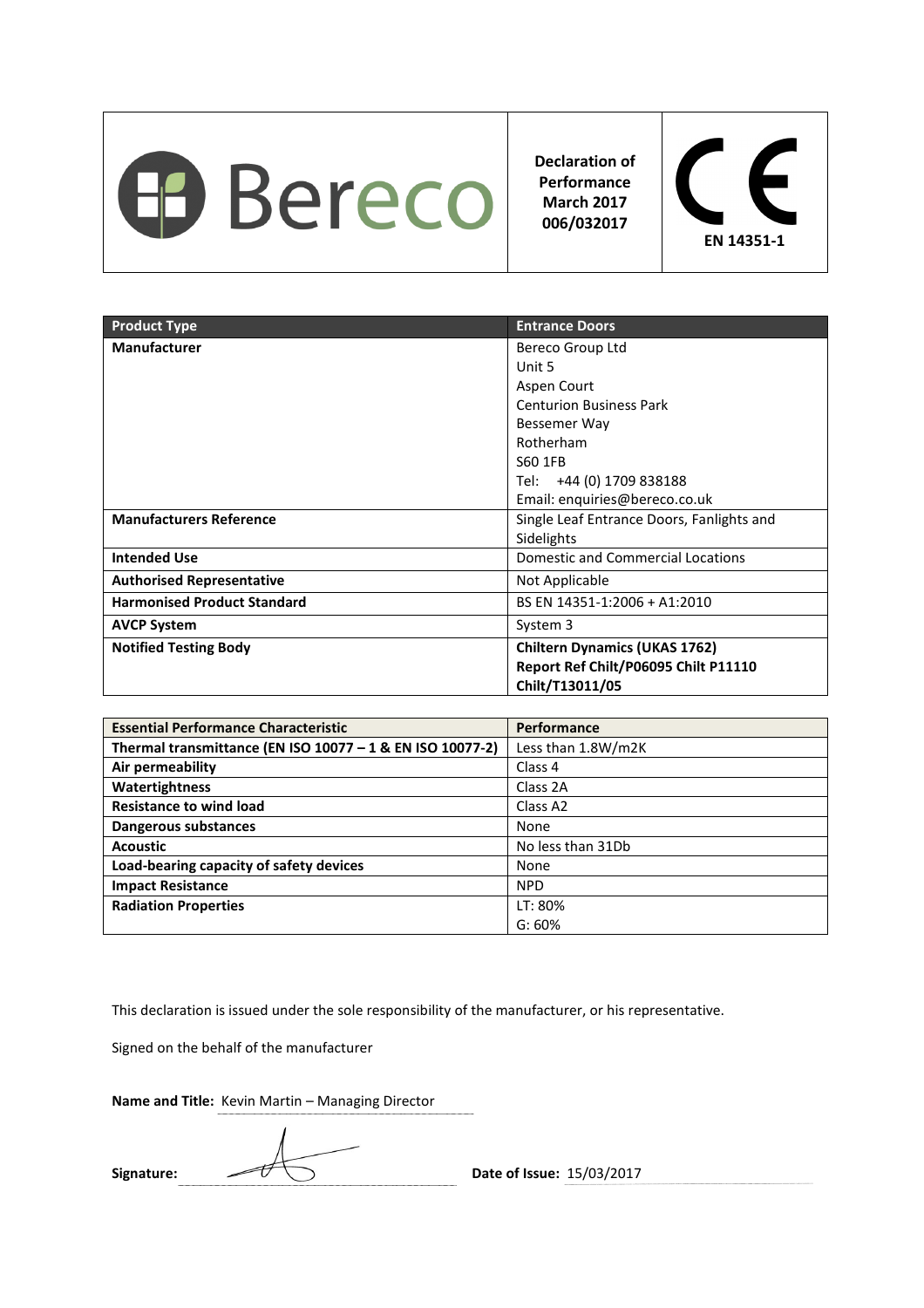

**Declaration of Performance March 2017 005/032017** 



| <b>Product Type</b>                | <b>Sliding Sash Window</b>           |
|------------------------------------|--------------------------------------|
| <b>Manufacturer</b>                | Bereco Group Ltd                     |
|                                    | Unit 5                               |
|                                    | Aspen Court                          |
|                                    | <b>Centurion Business Park</b>       |
|                                    | Bessemer Way                         |
|                                    | Rotherham                            |
|                                    | S60 1FB                              |
|                                    | Tel: +44 (0) 1709 838188             |
|                                    | Email: enquiries@bereco.co.uk        |
| <b>Manufacturers Reference</b>     | <b>Vertical Sliding</b>              |
| <b>Intended Use</b>                | Domestic and Commercial Locations    |
| <b>Authorised Representative</b>   | Not Applicable                       |
| <b>Harmonised Product Standard</b> | BS EN 14351-1:2006 + A1:2010         |
| <b>AVCP System</b>                 | System 3                             |
| <b>Notified Testing Body</b>       | <b>Chiltern Dynamics (UKAS 1762)</b> |
|                                    | Report Ref Chilt/P12082/A/Rev1       |
|                                    | Chilt/T13011/03                      |
|                                    | Chilt/T13011/04                      |

| <b>Essential Performance Characteristic</b>               | Performance        |
|-----------------------------------------------------------|--------------------|
| Thermal transmittance (EN ISO 10077 - 1 & EN ISO 10077-2) | Less than 1.6W/m2K |
| Air permeability                                          | Class 3            |
| Watertightness                                            | Class 6A           |
| <b>Resistance to wind load</b>                            | Class 5C           |
| Dangerous substances                                      | None               |
| <b>Acoustic</b>                                           | No less than 31Db  |
| Load-bearing capacity of safety devices                   | 350N (If Fitted)   |
| <b>Impact Resistance</b>                                  | <b>NPD</b>         |
| <b>Radiation Properties</b>                               | LT: 80%            |
|                                                           | G: 60%             |

This declaration is issued under the sole responsibility of the manufacturer, or his representative.

Signed on the behalf of the manufacturer

**Name and Title:** Kevin Martin – Managing Director

Signature:  $\sqrt{7}$  Date of Issue: 15/03/2017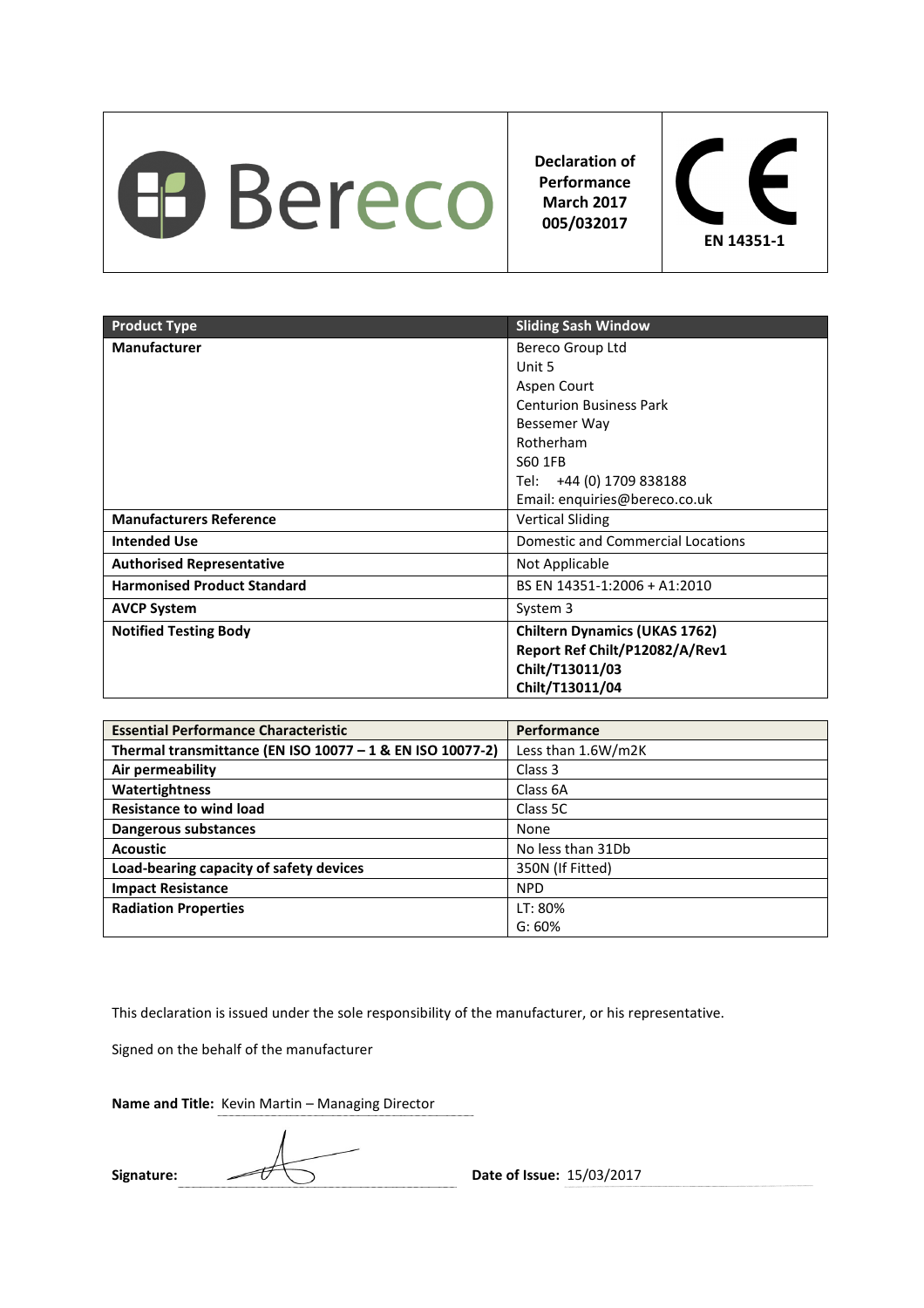

**Declaration of Performance March 2017 004/032017** 



| <b>Product Type</b>                | <b>Tilt &amp; Turn Window</b>               |
|------------------------------------|---------------------------------------------|
| <b>Manufacturer</b>                | Bereco Group Ltd                            |
|                                    | Unit 5                                      |
|                                    | Aspen Court                                 |
|                                    | <b>Centurion Business Park</b>              |
|                                    | Bessemer Way                                |
|                                    | Rotherham                                   |
|                                    | S60 1FB                                     |
|                                    | Tel: +44 (0) 1709 838188                    |
|                                    | Email: enquiries@bereco.co.uk               |
| <b>Manufacturers Reference</b>     | Tilt Only, Turn Only, Tilt & Turn and Fixed |
| <b>Intended Use</b>                | Domestic and Commercial Locations           |
| <b>Authorised Representative</b>   | Not Applicable                              |
| <b>Harmonised Product Standard</b> | BS EN 14351-1:2006 + A1:2010                |
| <b>AVCP System</b>                 | System 3                                    |
| <b>Notified Testing Body</b>       | <b>Chiltern Dynamics (UKAS 1762)</b>        |
|                                    | Report Ref BMT/MTP/F15307/02/A              |

| <b>Essential Performance Characteristic</b>               | Performance         |
|-----------------------------------------------------------|---------------------|
| Thermal transmittance (EN ISO 10077 - 1 & EN ISO 10077-2) | Less than 1.6W/m2K  |
| Air permeability                                          | Class 4             |
| Watertightness                                            | Class 9A            |
| <b>Resistance to wind load</b>                            | Class <sub>C5</sub> |
| Dangerous substances                                      | None                |
| <b>Acoustic</b>                                           | No less than 31Db   |
| Load-bearing capacity of safety devices                   | 350N (If Fitted)    |
| <b>Impact Resistance</b>                                  | <b>NPD</b>          |
| <b>Radiation Properties</b>                               | LT: 80%             |
|                                                           | G: 60%              |

This declaration is issued under the sole responsibility of the manufacturer, or his representative.

Signed on the behalf of the manufacturer

Signature:  $\sqrt{U(1)}$  Date of Issue: 13/03/2017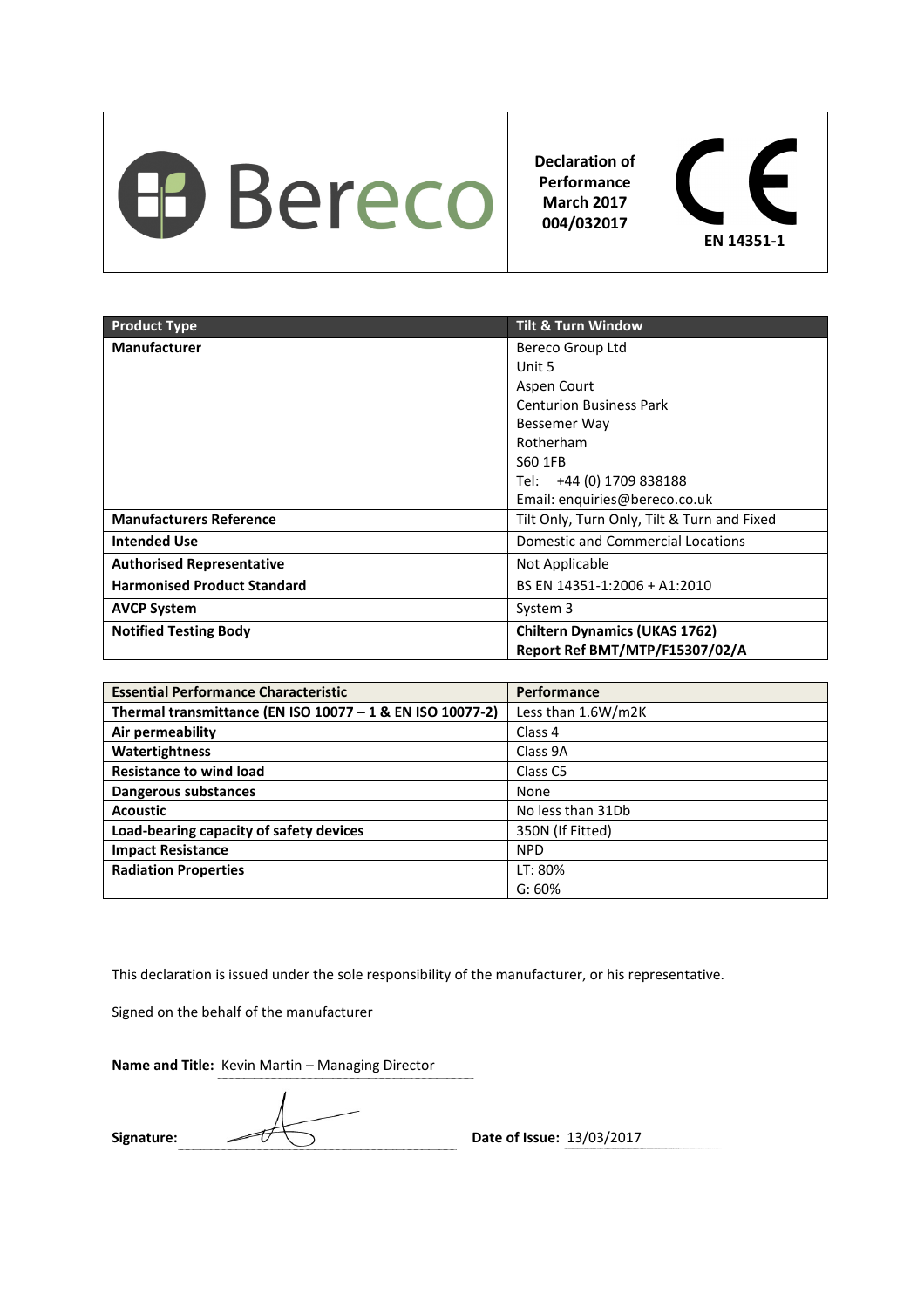

**Declaration of Performance June 2013 003/062013** 



| <b>Product Type</b>                | <b>Traditional Flush Casement</b>                                                                 |
|------------------------------------|---------------------------------------------------------------------------------------------------|
| <b>Manufacturer</b>                | Bereco Group Ltd                                                                                  |
|                                    | Unit 5                                                                                            |
|                                    | Aspen Court                                                                                       |
|                                    | <b>Centurion Business Park</b>                                                                    |
|                                    | Bessemer Way                                                                                      |
|                                    | Rotherham                                                                                         |
|                                    | S60 1FB                                                                                           |
|                                    | Tel: +44 (0) 1709 838188                                                                          |
|                                    | Email: enquiries@bereco.co.uk                                                                     |
| <b>Manufacturers Reference</b>     | Side Hung, Top Hung and Fixed                                                                     |
| <b>Intended Use</b>                | Domestic and Commercial Locations                                                                 |
| <b>Authorised Representative</b>   | Not Applicable                                                                                    |
| <b>Harmonised Product Standard</b> | BS EN 14351-1:2006 + A1:2010                                                                      |
| <b>AVCP System</b>                 | System 3                                                                                          |
| <b>Notified Testing Body</b>       | <b>Chiltern Dynamics (UKAS 1762)</b><br>Report Ref Chilt/P04081 Chilt/T04010-2<br>Chilt/T13011/02 |

| <b>Essential Performance Characteristic</b>               | Performance        |
|-----------------------------------------------------------|--------------------|
| Thermal transmittance (EN ISO 10077 - 1 & EN ISO 10077-2) | Less than 1.6W/m2K |
| Air permeability                                          | Class 3            |
| Watertightness                                            | Class 8A           |
| <b>Resistance to wind load</b>                            | Class 5C           |
| Dangerous substances                                      | None               |
| <b>Acoustic</b>                                           | No less than 31Db  |
| Load-bearing capacity of safety devices                   | 350N (If Fitted)   |
| <b>Impact Resistance</b>                                  | <b>NPD</b>         |
| <b>Radiation Properties</b>                               | LT: 80%            |
|                                                           | G: 60%             |

This declaration is issued under the sole responsibility of the manufacturer, or his representative.

Signed on the behalf of the manufacturer

Signature:  $\sqrt{U}$  Date of Issue: 27/06/2013